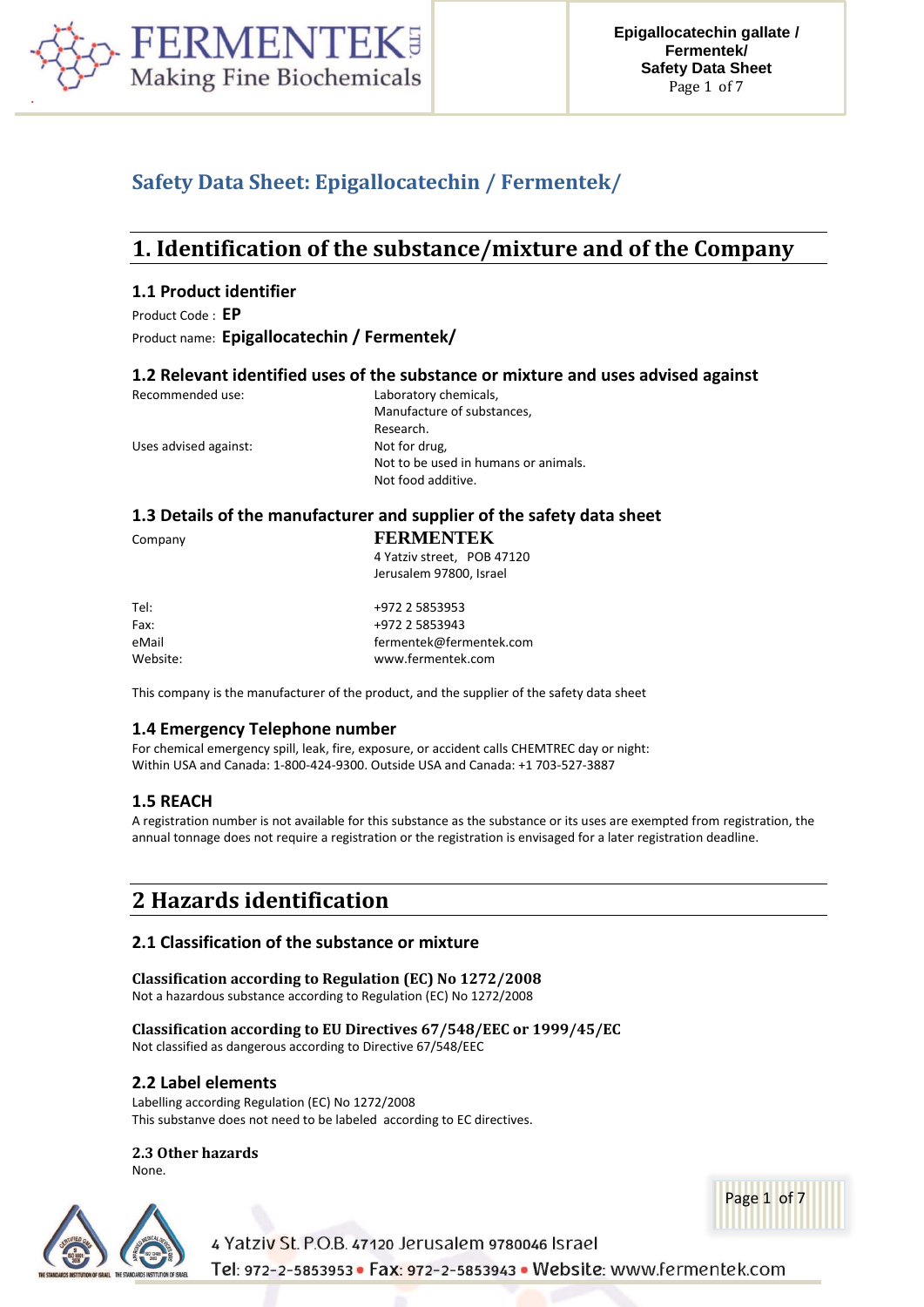

# **SECTION 3: Composition/information on ingredients**

## **3.1 Substance**

This product is a pure compound. Synonyms: EGCG Formula: C22H18E11 Molecular Weight: 458.37 g/mol CAS-No. : 989-51-5

Chemical characterization: Natural product; extracted from plant

## **4 First Aid Measures**

## **4.1 Description of first aid measures**

#### **General advice**

Consult a physician. Show this safety data sheet to the doctor in attendance.

#### **If inhaled**

Move person into fresh air. If not breathing, give artificial respiration. Consult a physician.

#### **In case of skin contact**

Wash off with soap and plenty of water. Consult a physician.

#### **In case of eye contact**

Flush eyes with water as a precaution.

#### **If swallowed**

Never give anything by mouth to an unconscious person. Rinse mouth with water. Consult a physician.

#### **4.2 Most important symptoms and effects, both acute and delayed**

The most important known symptoms and effects are described in the labelling (see section 2.2) and/or in section 11

## **4.3 Indication of any immediate medical attention and special treatment needed**

No data available

## **5. Fire-fighting measures**

## **5.1 Extinguishing media**

#### **Suitable extinguishing media**

Use water spray, alcohol-resistant foam, dry chemical or carbon dioxide.

## **5.2 Special hazards arising from the substance or mixture**

4 Yatziv St. P.O.B. 47120 Jerusalem 9780046 Israel

Carbon oxides

## **5.3 Advice for firefighters**

Wear self contained breathing apparatus for fire fighting if necessary.

## **5.4 Further information**

No data available





Tel: 972-2-5853953 · Fax: 972-2-5853943 · Website: www.fermentek.com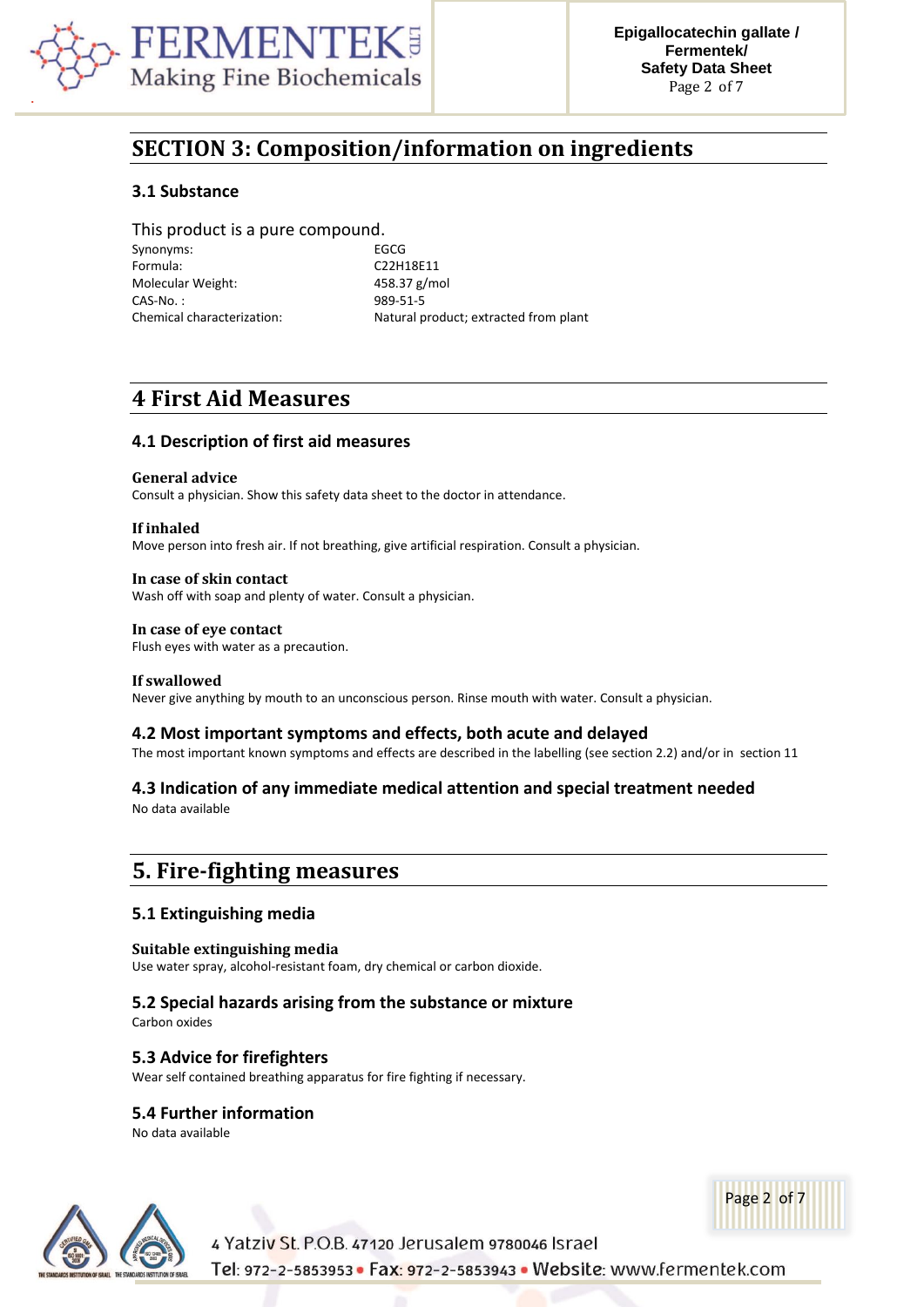

## **6 Accidental release measures**

#### **6.1 Personal precautions, protective equipment and emergency procedures**

Use personal protective equipment. Avoid dust formation. Avoid breathing vapours, mist or gas. Ensure adequate ventilation. Avoid breathing dust. Evacuate personnel to safe areas. For personal protection see section 8.

## **6.2 Environmental precautions**

Prevent further leakage or spillage if safe to do so. Do not let product enter drains

## **6.3 Methods and materials for containment and cleaning up**

Contain and collect spillage with non-combustible absorbent material, (e.g. sand, earth, diatomaceous earth, vermiculite) and place in container for disposal. (see section 13)

# **7. Handling and storage**

## **7.1 Precautions for safe handling**

Avoid contact with skin and eyes. Avoid formation of dust and aerosols. Avoid exposure - obtain special instructions before use. Provide appropriate exhaust ventilation at places where dust is formed. Normal measures for preventive fire protection.

## **7.2 Conditions for safe storage, including any incompatibilities.**

Store in cool place. Keep container tightly closed in a dry and well-ventilated place. The product is light sensitive.

## **7.3 Specific end uses**

Specific uses: Specific uses: See section 1.2

Exposure scenario: No information available.

# **8. Exposure Controls/Personal Protection**

#### **8.2 Exposure controls**

#### **Appropriate engineering controls**

Avoid contact with skin, eyes and clothing. Wash hands before breaks and immediately after handling the product.

#### **Personal protective equipment**

#### **Eye/face protection**

Face shield and safety glasses Use equipment for eye protection tested and approved under appropriate government standards such as NIOSH (US) or EN 166(EU).

#### **Skin protection**

Handle with gloves. Gloves must be inspected prior to use. Use proper glove removal technique (without touching glove's outer surface) to avoid skin contact with this product. Dispose of contaminated gloves after use in accordance with applicable laws and good laboratory practices. Wash and dry hands.

The selected protective gloves have to satisfy the specifications of EU Directive 89/686/EEC and the standard EN 374 derived from it.

This recommendation is advisory only and must be evaluated by an industrial hygienist and safety officer familiar with the specific situation of intended use by our users. It should remain under the responsibility of the users to select the protective equipment according to the nature of the intended use(s)





4 Yatziv St. P.O.B. 47120 Jerusalem 9780046 Israel Tel: 972-2-5853953 · Fax: 972-2-5853943 · Website: www.fermentek.com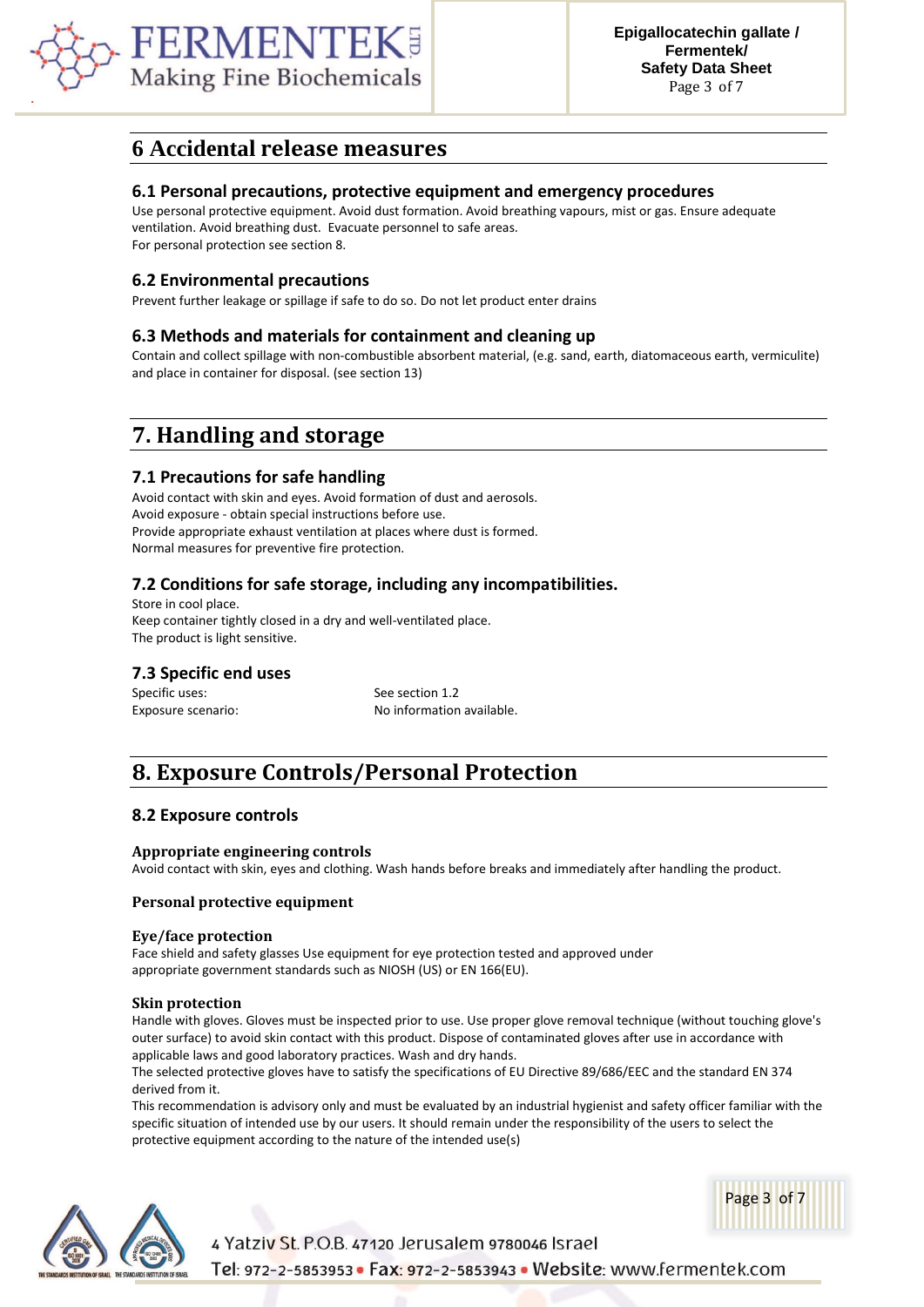

#### **Body Protection**

Complete suit protecting against chemicals, The type of protective equipment must be selected according to the concentration and amount of the dangerous substance at the specific workplace.

#### **Respiratory protection**

Where risk assessment shows air-purifying respirators are appropriate use a full-face particle respirator type N100 (US) or type P3 (EN 143) respirator cartridges as a backup to engineering controls. If the respirator is the sole means of protection, use a full-face supplied air respirator. Use respirators and components tested and approved under appropriate government standards such as NIOSH (US) or CEN (EU).

#### **Control of environmental exposure**

Prevent further leakage or spillage if safe to do so. Do not let product enter drains.

# **9. Physical and chemical properties**

## **Physical / chemical properties**

| Physical State at room temperature     | Solid                    |
|----------------------------------------|--------------------------|
| рH                                     | No information available |
| Melting/freezing point                 | No information available |
| <b>Flash Point</b>                     | No information available |
| Flammability (solid, gas)              | No information available |
| Vapor pressure                         | No information available |
| Vapor density                          | No information available |
| Relative density                       | No information available |
| Water solubility                       | No information available |
| Partition coefficient: n-octanol/water | No information available |
| Autoignition temperature               | No information available |
| Decomposition temperature              | No information available |
| Viscosity, kinematic                   | No information available |
| <b>Explosive properties</b>            | No information available |
|                                        |                          |

## **10. Stability and reactivity**

| Reactivity:                       | No inforr  |
|-----------------------------------|------------|
| Chemical stability:               | Stable un  |
|                                   | May be li  |
| <b>Precautionary Statements:</b>  | None und   |
| Conditions to avoid               | Heat, flar |
| Incompatible materials            | Strong re  |
| Hazardous decomposition products: | Carbon n   |

mation available. der normal conditions. ight-sensitive. der normal processing. mes and sparks educers and exidizers nonoxide (CO). Carbon dioxide (CO2).

# **11. Toxicological information**

## **11.1 Information on toxicological effects based on RTECS record KB5200000**

4 Yatziv St. P.O.B. 47120 Jerusalem 9780046 Israel

#### **Quantitative toxicity data:**

Rodent Oral - mouse LD50 = 2170 mg/kg.

#### **IARC:**

This substance is not identified as human carcinogen. This substance is not a known to be a Mutagene, Teratogene, and/or Genetoxic.





Tel: 972-2-5853953 · Fax: 972-2-5853943 · Website: www.fermentek.com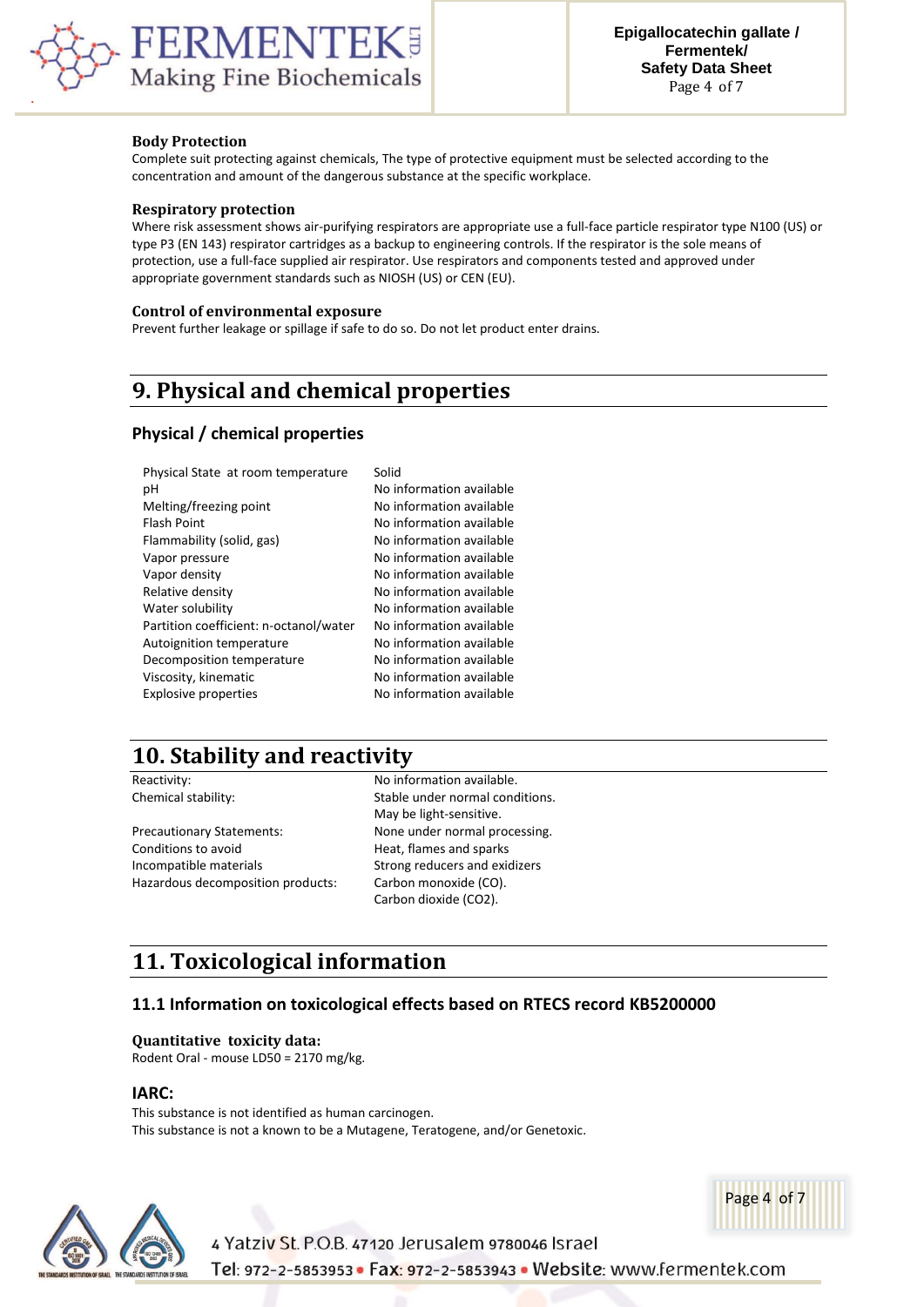

## **Additional information:**

May be eye-irritant.

To the best of our knowledge, the toxicological, chemical and physical properties of this substance have not been investigated sufficiently.

# **12. Ecological Information**

#### **Toxicity**

| Aquatic toxicity:                          | No further relevant information available. |  |
|--------------------------------------------|--------------------------------------------|--|
| Persistence and degradability:             | No further relevant information available. |  |
| <b>Behaviour in environmental systems:</b> |                                            |  |
| Bioaccumulative potential:                 | No further relevant information available. |  |
| Mobility in soil:                          | No further relevant information available. |  |
|                                            |                                            |  |

## **Results of PBT and vPvB assessment**

| PRT:                  | This substance is not considered to be persistent, bioaccumulating or toxic. |
|-----------------------|------------------------------------------------------------------------------|
| vPvB:                 | This substance is not considered to be very persistent, nor very             |
|                       | bioaccumulating.                                                             |
| Other adverse effects | No further relevant information available.                                   |

# **13. Disposal Considerations**

## **13.1 Waste treatment methods**

## **Waste from residues / unused products**

Dispose of in accordance with local regulations.

## **Contaminated packaging**

Dispose of as unused product

## **14. Transport information**

## **14.1 UN number**

## **14.2 UN proper shipping name**

- **US DOT: Not dangerous goods**
- **ADR/RID: Not dangerous goods**
- **IMDG: Not dangerous goods**
- **IATA: Not dangerous goods**

## **15. Regulatory information**



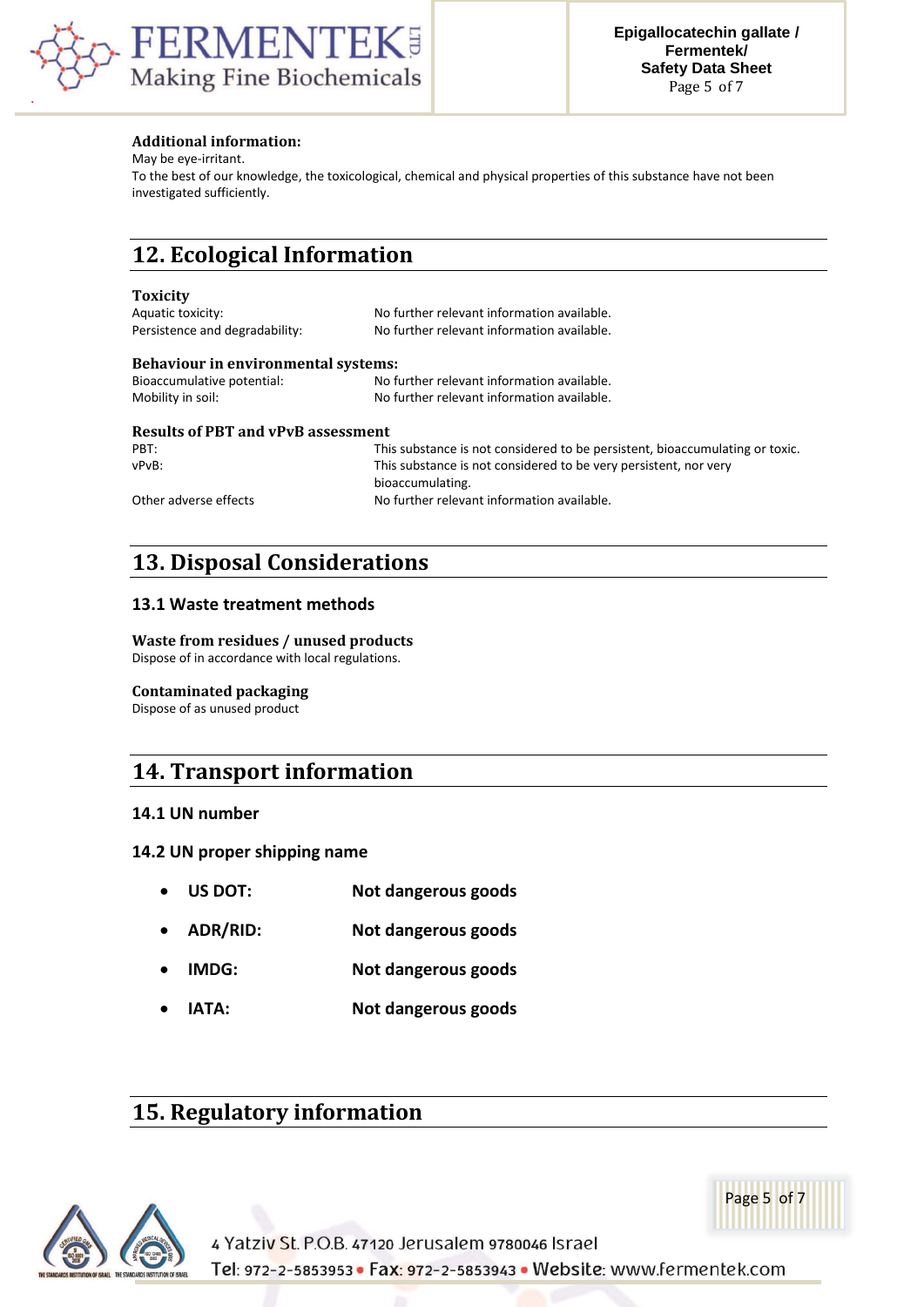

## **15.1 Safety, health and environmental regulations/legislation specific for the**

No data available

## **15.2 Chemical Safety Assessment**

For this product a chemical safety assessment was not carried out

# **16: Other information**

## **Date of revision: 06.06.2013**

#### **Disclaimer**

The information provided in this Safety Data Sheet is correct to the best of our knowledge, information and belief at the date of its publication. The information given is designed only as guidance for safe handling, use, processing, storage, transportation, disposal and release and is not to be considered a warranty or quality specification. The information relates only to the specific material designated and may not be valid for such material used in combination with any other materials or in any process, unless specified in the text.

End of SDS